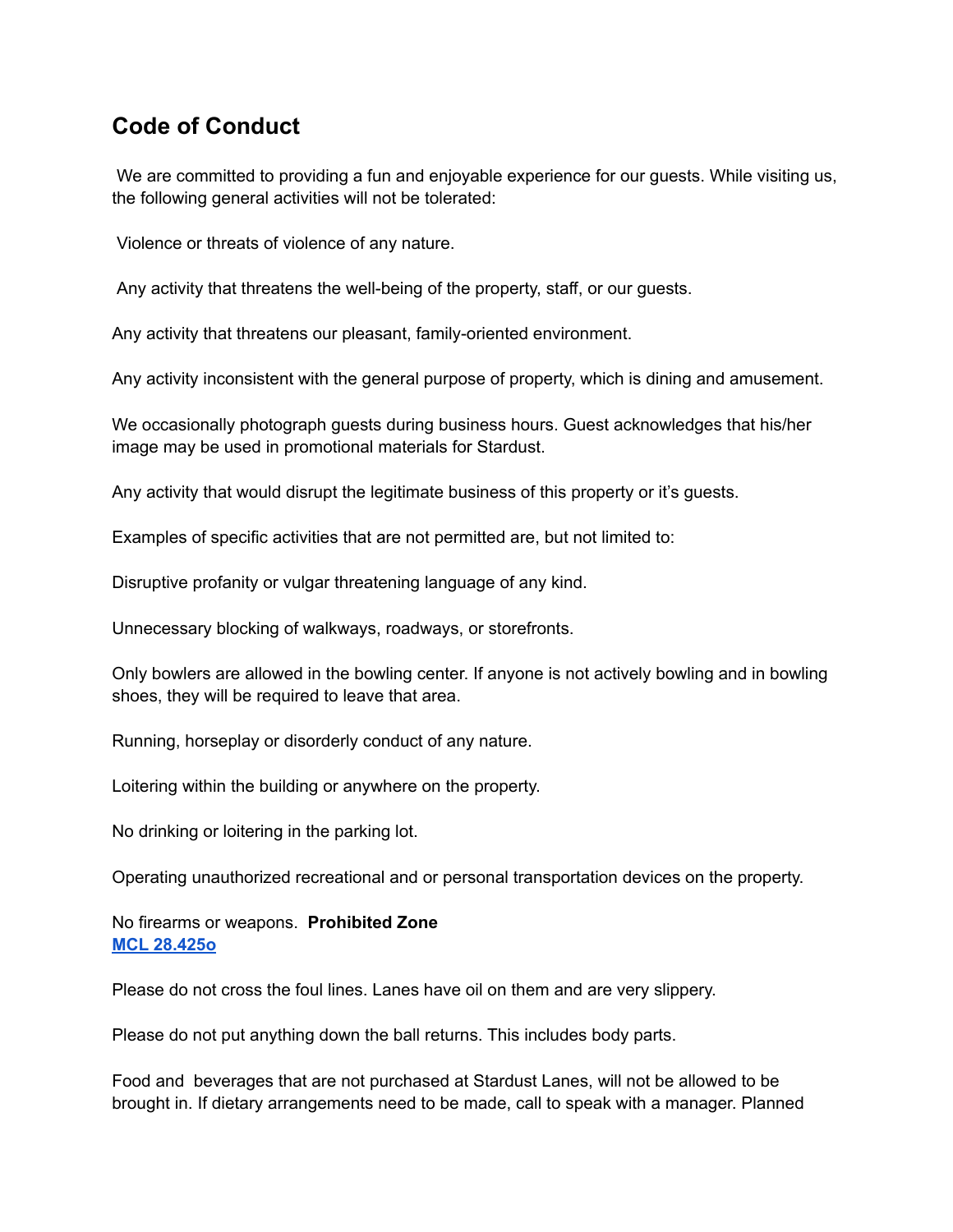birthday celebrations with Stardust may be allowed to bring in store bought celebratory cake/cupcakes. Cakes and or decorations are not allowed without prior reservations.

Guests who do not act responsibly may be asked to leave. If they refuse to immediately leave the property, they may be arrested and prosecuted for criminal trespass.

No loitering. Stardust is a business and we have customers. You must be actively playing, bowling, or have an active tab at our bar to be enjoying our atmosphere.

No hoodies.

We do record audio and video inside and outside of the building.

State issued picture ID is required to enter the building. A picture of an ID is not an acceptable form of ID. No damaged or expired ID will be accepted.

Backpacks, large purses, or bags may be subject to inspection upon entry.

Minors not accompanied by their own parent(s) will be denied entry. Parents must stay with, and accompany their children at all times. We will not allow entry to minors without their parent (s). Drop-offs will be turned away at the door. Absolutely No exceptions.

Parents are limited to 3 teens per parent.

Any clothing or accessories deemed offensive or gang related in nature. Dress code is in effect and is left to the sole discretion of management and staff.

Metal detectors may be used upon entry.

Any intoxicated individual(s), or anyone displaying characteristics thereof, will be denied entry.

We may require minimum purchases to enter. Individuals will be required to pay a cover /credit upon entry. The credit may be used as cash in the building. It cannot be used toward another cover / credit.

Cover / credits are non-refundable.

Promotions or sales are subject to change or cancellation at any time.

Any parties or gatherings of any kind not conducive to our family-oriented environment, whether pre-booked or otherwise, may be canceled and personnel removed from the premises.

Your party guests should arrive on time. There may be times when entry is restricted.

No funeral gatherings of any kind.